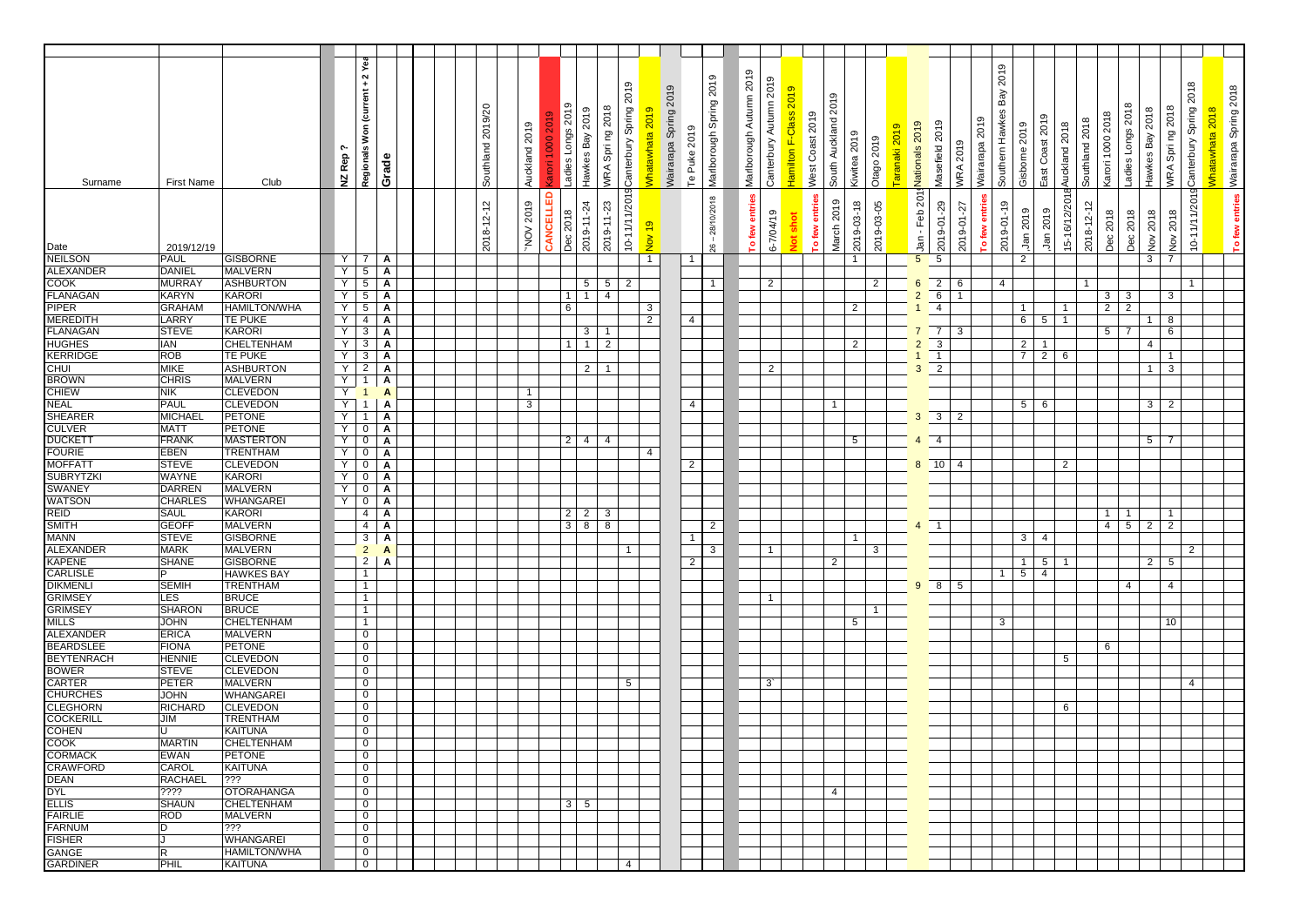| <b>GOODMAN</b>    | <b>STEVE</b>    | 333                  | $\overline{0}$ |  |  |                 |                |                |                |              |                 |                |                |   |                |                 |                |                   |                 |                 |                 |                |   |
|-------------------|-----------------|----------------------|----------------|--|--|-----------------|----------------|----------------|----------------|--------------|-----------------|----------------|----------------|---|----------------|-----------------|----------------|-------------------|-----------------|-----------------|-----------------|----------------|---|
| <b>GRAHAM</b>     | <b>EARL</b>     | CHELTENHAM           | $\mathbf 0$    |  |  |                 |                |                |                |              |                 |                |                |   |                |                 |                |                   |                 |                 |                 |                |   |
| <b>GRAYSTONE</b>  | <b>BRIAN</b>    | <b>ASHBURTON</b>     | $\overline{0}$ |  |  |                 |                |                |                | $\mathbf{3}$ |                 | 5              | $\overline{4}$ |   | $\overline{4}$ | $10 \t 10 \t 9$ |                |                   |                 | $\overline{2}$  |                 |                | 3 |
|                   |                 |                      |                |  |  |                 |                |                |                |              |                 |                |                |   |                |                 |                |                   |                 |                 |                 |                |   |
| <b>GREANEY</b>    | PHIL            | <b>HAWKES BAY</b>    | $\overline{0}$ |  |  |                 |                |                |                |              |                 |                |                |   |                |                 |                |                   |                 |                 |                 |                |   |
| GU                | <b>MING</b>     | <b>CLEVEDON</b>      | $\overline{0}$ |  |  |                 |                |                |                |              |                 |                |                |   |                |                 |                |                   |                 | 3               |                 |                |   |
| <b>HACK</b>       | DAN             | <b>OTORAHANGA</b>    | $\overline{0}$ |  |  |                 |                |                |                |              |                 |                |                |   |                |                 |                |                   |                 |                 |                 |                |   |
| <b>HALFORD</b>    | <b>BOB</b>      | <b>INVERCARGIL</b>   | $\overline{0}$ |  |  |                 |                |                |                |              |                 |                |                |   |                |                 |                |                   |                 |                 |                 |                |   |
| <b>HAMILTON</b>   | <b>BUTCH</b>    | <b>MASTERTON</b>     | $\overline{0}$ |  |  |                 |                |                |                |              |                 |                |                |   |                |                 |                |                   |                 |                 |                 |                |   |
| <b>HANSEN</b>     | H               | <b>TRENTHAM</b>      | $\overline{0}$ |  |  |                 |                |                |                |              |                 |                |                |   |                |                 |                |                   |                 |                 |                 | 8              |   |
| <b>HASTIE</b>     |                 | <b>HAWKES BAY</b>    | $\overline{0}$ |  |  |                 |                |                |                |              |                 |                |                |   |                |                 |                |                   |                 |                 |                 |                |   |
| <b>HASTINGS</b>   | <b>IVAN</b>     | ???                  | $\mathbf{0}$   |  |  |                 |                |                |                |              |                 |                |                |   |                |                 |                |                   |                 |                 |                 |                |   |
| <b>HOFFMAN</b>    | Þ               | <b>GISBORNE</b>      | $\overline{0}$ |  |  |                 |                |                |                |              |                 |                |                |   |                |                 |                |                   | $3\overline{2}$ |                 |                 |                |   |
| <b>HOPE</b>       | D               | <b>GISBORNE</b>      | $\overline{0}$ |  |  |                 |                |                |                |              |                 |                |                |   |                |                 |                |                   |                 |                 |                 |                |   |
| <b>HOWL</b>       | <b>STEVE</b>    | CHELTENHAM           | $\overline{0}$ |  |  |                 |                |                |                |              |                 |                |                |   | 3              |                 |                |                   |                 |                 |                 |                |   |
| <b>HUGHES</b>     | А               | CHELTENHAM           | $\overline{0}$ |  |  |                 |                |                |                |              |                 |                |                |   |                |                 |                | 6                 |                 |                 |                 |                |   |
| <b>HUNTER</b>     |                 | <b>HAMILTON/WHA</b>  | $\overline{0}$ |  |  |                 |                |                |                |              |                 |                |                |   |                |                 |                |                   |                 |                 |                 | 6              |   |
| <b>JOHANSEN</b>   | <b>MICHAEL</b>  | <b>GISBORNE</b>      | $\overline{0}$ |  |  |                 |                |                | $4 \mid 2$     |              |                 |                |                |   | 3              |                 |                |                   | $3 \mid 3$      |                 |                 |                |   |
|                   |                 |                      |                |  |  |                 |                |                |                |              | $\mathbf{3}$    |                |                |   |                |                 |                |                   |                 |                 |                 |                |   |
| <b>KEVAN</b>      | <b>ALISTAIR</b> | <b>CLEVEDON</b>      | $\overline{0}$ |  |  |                 |                |                |                |              | $5\overline{)}$ |                |                | 3 |                |                 |                |                   |                 | $\overline{4}$  |                 |                |   |
| <b>KYNOCK</b>     | <b>PETER</b>    | <b>CHELTENHAM</b>    | $\overline{0}$ |  |  |                 | 5              | $\overline{7}$ | $\overline{7}$ |              |                 |                |                |   |                |                 |                |                   |                 |                 |                 |                |   |
| LANE              | <b>MARK</b>     | <b>OTORAHANGA</b>    | $\overline{0}$ |  |  |                 |                |                |                |              |                 |                |                |   |                |                 |                |                   |                 |                 |                 |                |   |
| <b>LAWRIE</b>     | l A             | $ ??\}$              | $\overline{0}$ |  |  |                 |                |                |                |              |                 |                |                |   |                |                 |                |                   |                 |                 |                 |                |   |
| <b>LINDSAY</b>    | <b>BRIAN</b>    | <b>HAWKES BAY</b>    | $\overline{0}$ |  |  |                 |                |                |                |              |                 |                |                |   | $\overline{4}$ |                 |                | $2 \mid 4 \mid 4$ |                 |                 |                 |                |   |
| <b>MANNING</b>    | R               | <b>WHANGAREI</b>     | $\overline{0}$ |  |  |                 |                |                |                |              |                 |                |                |   |                |                 |                |                   |                 |                 |                 |                |   |
| <b>MAWHINNEY</b>  | <b>DONALD</b>   | 777                  | $\overline{0}$ |  |  |                 |                |                |                |              |                 |                |                |   |                |                 |                |                   |                 |                 |                 |                |   |
| <b>MAY</b>        | <b>DARYL</b>    | <b>PETONE</b>        | $\overline{0}$ |  |  |                 |                | $\overline{4}$ |                |              |                 |                |                |   |                |                 | $\overline{7}$ | 5                 |                 |                 | $6 \mid 4 \mid$ | 5              |   |
| <b>MAY</b>        | <b>IAIN</b>     | <b>WHANGAREI</b>     | $\overline{0}$ |  |  | $\overline{2}$  |                |                |                |              | $\mathbf{3}$    |                |                |   |                |                 |                |                   |                 |                 |                 |                |   |
| <b>MAY</b>        | <b>KONRAD</b>   | <b>WHANGAREI</b>     | $\overline{0}$ |  |  |                 |                |                |                |              |                 |                |                |   |                |                 |                |                   |                 |                 |                 |                |   |
| <b>MCAVINUE</b>   | <b>SIMON</b>    | <b>CLEVEDON</b>      | $\overline{0}$ |  |  |                 |                |                |                |              |                 |                |                |   |                |                 |                |                   |                 |                 |                 |                |   |
| <b>MCLAY</b>      | S               | TE PUKE              | $\overline{0}$ |  |  |                 | $\overline{4}$ | 3 <sup>1</sup> | 3              |              | 8               |                |                |   |                |                 |                |                   |                 |                 |                 |                |   |
|                   |                 |                      |                |  |  |                 |                |                |                |              |                 |                |                |   |                |                 |                |                   |                 |                 |                 |                |   |
| <b>MEEHAM</b>     | DAMIAN          | AKARANA              | $\overline{0}$ |  |  | 5               |                |                |                |              |                 |                |                |   |                |                 |                |                   |                 |                 |                 |                |   |
| <b>MORRISON</b>   | M               | <b>MCLAY</b>         | $\overline{0}$ |  |  |                 |                |                |                |              |                 |                |                |   |                |                 |                |                   |                 |                 |                 |                |   |
| <b>MOSES</b>      | <b>MAKUINI</b>  | <b>CLEVEDON</b>      | $\overline{0}$ |  |  | $\overline{4}$  |                |                |                |              | $\overline{7}$  |                |                | 5 |                |                 |                |                   | $6 \mid 7$      | 3               |                 |                |   |
| <b>MUSSO</b>      | <b>JOHN</b>     | <b>TRENTHAM</b>      | $\overline{0}$ |  |  |                 |                |                |                |              |                 |                |                |   |                |                 |                |                   |                 |                 |                 |                |   |
| <b>MYLINSKI</b>   |                 | <b>GISBORNE</b>      | $\overline{0}$ |  |  |                 |                |                |                |              |                 |                |                |   |                |                 |                |                   |                 |                 |                 |                |   |
| <b>NICHOL</b>     | <b>KORRIE</b>   | <b>TRENTHAM</b>      | $\overline{0}$ |  |  |                 |                |                |                |              |                 |                |                |   |                |                 |                |                   |                 |                 |                 |                |   |
| <b>NICOL</b>      | PHIL            | <b>MALVERN</b>       | $\overline{0}$ |  |  |                 |                |                |                |              |                 |                | $\overline{4}$ |   |                |                 |                |                   |                 |                 |                 |                |   |
| <b>OBRIEN</b>     | В               | <b>WHANGAREI</b>     | $\overline{0}$ |  |  |                 |                |                |                |              |                 |                |                |   |                |                 |                |                   |                 |                 |                 |                |   |
| <b>OLIVER</b>     | <b>TREVOR</b>   | <b>TRENTHAM</b>      | $\overline{0}$ |  |  |                 |                |                |                |              |                 |                |                |   |                |                 | 10             |                   |                 |                 |                 |                |   |
| <b>OSBORNE</b>    | AG              | <b>PETONE</b>        | $\overline{0}$ |  |  |                 |                |                |                |              |                 |                |                |   |                |                 |                |                   |                 |                 |                 | 9              |   |
| <b>PATERSON</b>   | <b>NOEL</b>     | <b>INVERCARGIL</b>   | $\overline{0}$ |  |  |                 |                |                |                |              |                 |                |                |   |                |                 |                |                   |                 |                 |                 |                |   |
| <b>PERCY</b>      | <b>SIMON</b>    | <b>MALVERN</b>       | $\overline{0}$ |  |  |                 |                |                |                |              |                 |                |                |   |                |                 |                |                   |                 |                 |                 |                |   |
| <b>PEYCHERS</b>   | <b>ROB</b>      | PETONE               | $\overline{0}$ |  |  |                 |                |                |                |              |                 |                |                |   |                |                 |                |                   |                 |                 |                 |                |   |
| <b>PLAS</b>       |                 | ???                  | $\mathbf 0$    |  |  |                 |                |                |                |              |                 |                |                |   |                |                 |                |                   |                 |                 |                 |                |   |
| <b>REDPATH</b>    | <b>STEPHEN</b>  | INVERCARGIL          | $\overline{0}$ |  |  |                 |                |                |                |              |                 |                |                |   |                |                 |                |                   |                 | $\overline{4}$  |                 |                |   |
| <b>REEVES</b>     | R               | <b>BRIS MARINERS</b> | $\overline{0}$ |  |  |                 |                |                |                |              |                 |                |                |   |                |                 |                |                   |                 |                 |                 |                |   |
|                   |                 | ???                  | $\overline{0}$ |  |  |                 |                |                |                |              |                 |                |                |   |                |                 |                |                   |                 |                 |                 |                |   |
| <b>REUTERMAN</b>  | <b>RICK</b>     |                      |                |  |  |                 |                |                |                |              |                 |                |                |   |                |                 |                |                   |                 |                 |                 |                |   |
| <b>RICEMAN</b>    | A               | <b>WHANGAREI</b>     | $\overline{0}$ |  |  |                 |                |                |                |              |                 |                |                |   |                |                 |                |                   |                 |                 |                 |                |   |
| <b>SAMSON</b>     | KURT            | <b>HAWKES BAY</b>    | $\overline{0}$ |  |  |                 |                |                |                |              |                 |                |                |   |                |                 |                |                   |                 |                 |                 |                |   |
| SAUNDERS-SINGER   | KIM             | <b>KAITUNA</b>       | $\overline{0}$ |  |  |                 |                |                |                |              |                 |                |                |   |                |                 |                |                   |                 |                 |                 |                |   |
| <b>SCHUCH</b>     | <b>ERNIE</b>    | KARORI               | $\overline{0}$ |  |  |                 |                |                |                |              |                 |                |                |   |                |                 |                |                   |                 |                 |                 |                |   |
| <b>SLADE</b>      | M               | <b>KAITUNA</b>       | $\mathbf 0$    |  |  |                 |                |                |                |              |                 | 6              |                |   |                |                 |                |                   |                 |                 |                 |                |   |
| <b>SLAPE</b>      | κ               | <b>KAITUNA</b>       | $\overline{0}$ |  |  |                 |                |                |                |              |                 |                |                |   |                |                 |                |                   |                 |                 |                 |                |   |
| <b>SMITH</b>      | <b>DAVID</b>    | <b>ASHBURTON</b>     | $\overline{0}$ |  |  |                 |                |                |                |              |                 |                | 3              |   |                |                 |                |                   |                 |                 |                 |                |   |
| <b>SPEED</b>      | <b>ANDREW</b>   | <b>CLEVEDON</b>      | $\overline{0}$ |  |  |                 |                |                |                |              |                 |                |                |   |                |                 |                |                   |                 | 4               |                 |                |   |
| <b>SUBRYTZKI</b>  | м               | KARORI               | $\overline{0}$ |  |  |                 |                |                |                |              |                 |                |                |   |                |                 |                |                   |                 |                 |                 | $\overline{4}$ |   |
| <b>SUMMERS</b>    | PAUL            | <b>CHELTENHAM</b>    | $\overline{0}$ |  |  |                 |                |                |                |              |                 |                |                |   |                |                 |                |                   |                 |                 |                 |                |   |
| <b>SUTHERLAND</b> | <b>JOHN</b>     | <b>INVERCARGIL</b>   | $\overline{0}$ |  |  |                 |                |                |                |              |                 |                |                |   |                |                 |                |                   |                 | 3               |                 |                |   |
| <b>TAIT</b>       | <b>ROSS</b>     |                      |                |  |  |                 |                |                |                |              |                 |                |                |   |                |                 |                |                   |                 |                 |                 |                |   |
|                   |                 | KARORI               | $\overline{0}$ |  |  |                 |                |                |                |              |                 |                |                |   |                |                 |                |                   |                 |                 |                 |                |   |
| <b>TAYLOR</b>     | <b>KEVIN</b>    | <b>CHELTENHAM</b>    | $\overline{0}$ |  |  |                 |                |                |                |              |                 |                |                |   | $\overline{4}$ |                 |                |                   |                 |                 |                 |                |   |
| <b>TAYLOR</b>     | DAVE            | GORE                 | $\overline{0}$ |  |  |                 |                |                |                |              |                 | $\overline{4}$ |                |   |                |                 |                |                   |                 |                 |                 |                |   |
| <b>THOMPSON</b>   | <b>ETHAN</b>    | ???                  | $\overline{0}$ |  |  |                 |                |                |                |              |                 |                |                |   |                |                 |                |                   |                 |                 |                 |                |   |
| <b>THOMPSON</b>   |                 | WHANGAREI            | $\overline{0}$ |  |  |                 |                |                |                |              |                 |                |                |   |                |                 |                |                   |                 |                 |                 |                |   |
| <b>TYLER</b>      | P               | <b>WHANGAREI</b>     | $\overline{0}$ |  |  |                 |                |                |                |              |                 |                |                |   |                |                 |                |                   |                 |                 |                 |                |   |
| <b>USMAN</b>      | $\overline{R}$  | ???                  | $\overline{0}$ |  |  |                 |                |                |                |              |                 |                |                |   |                |                 |                |                   |                 |                 |                 |                |   |
| <b>VELASCO</b>    | <b>HAROLD</b>   | <b>TRENTHAM</b>      | $\overline{0}$ |  |  |                 |                |                | 6 6            |              |                 |                |                |   |                |                 | 8              |                   |                 |                 |                 |                |   |
| <b>WAKELING</b>   |                 | <b>CLEVEDON</b>      | $\overline{0}$ |  |  |                 |                |                |                |              |                 |                |                |   |                |                 |                |                   |                 |                 |                 |                |   |
| <b>WELLS</b>      | <b>BEN</b>      | ???                  | $\overline{0}$ |  |  |                 |                |                |                |              |                 |                |                |   |                |                 |                |                   |                 |                 |                 |                |   |
| <b>WILCOX</b>     | <b>KEN</b>      | <b>CLEVEDON</b>      | $\overline{0}$ |  |  | $6\overline{6}$ |                |                |                |              |                 |                |                |   |                |                 |                |                   |                 | $5\overline{5}$ |                 |                |   |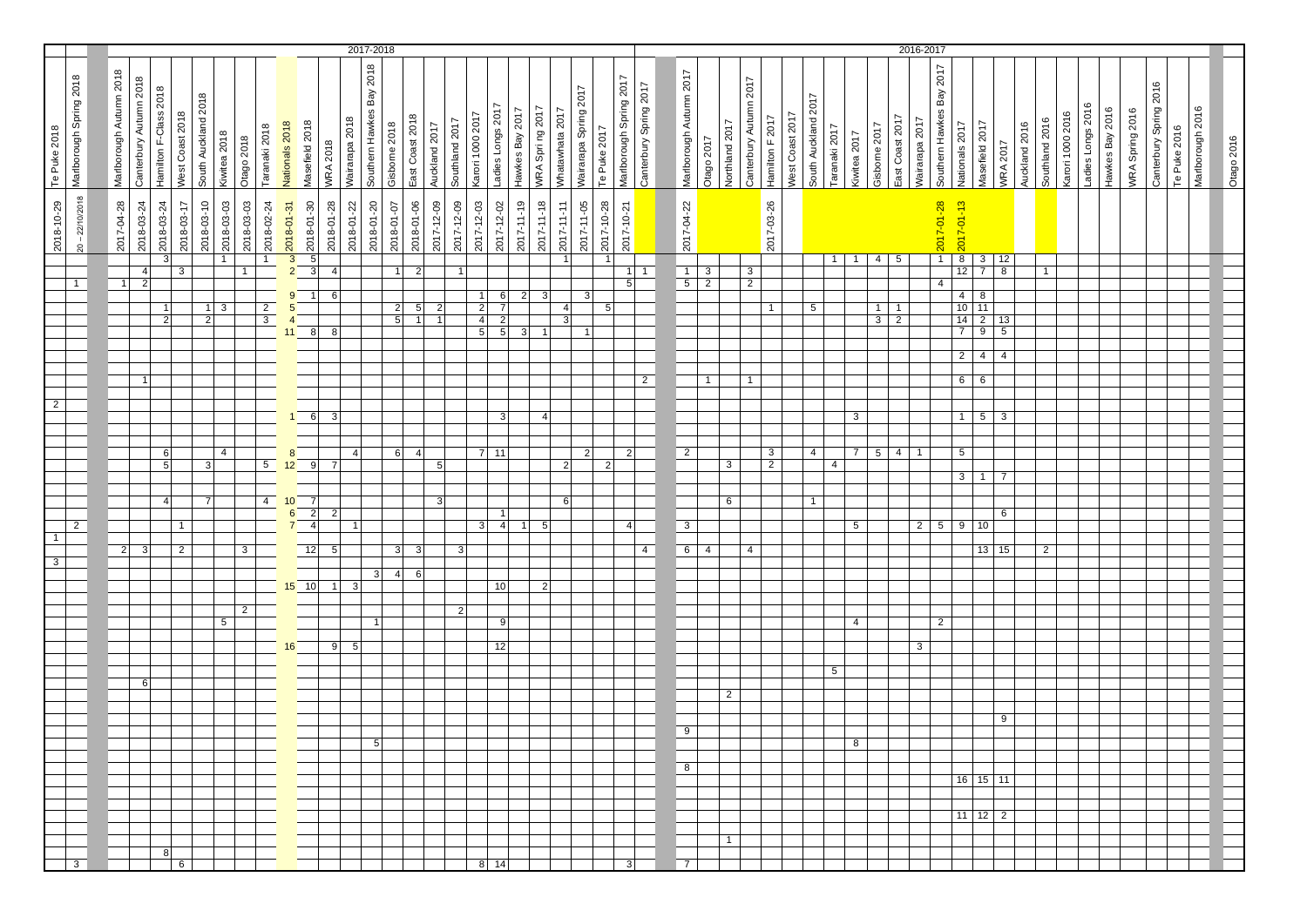|                |             |   |                | $6 \overline{}$          | $\boxed{7}$ |                                |              |                                                    |                |                |             |   |                 |                         |             |                                                                 |                |            |  | $6 \mid$        |       |            |   |            | 17    | $\boxed{5}$    |  |  |  |
|----------------|-------------|---|----------------|--------------------------|-------------|--------------------------------|--------------|----------------------------------------------------|----------------|----------------|-------------|---|-----------------|-------------------------|-------------|-----------------------------------------------------------------|----------------|------------|--|-----------------|-------|------------|---|------------|-------|----------------|--|--|--|
|                |             |   |                |                          |             |                                |              |                                                    |                |                |             |   |                 |                         |             |                                                                 |                |            |  |                 |       |            | 3 |            |       |                |  |  |  |
|                | $\boxed{5}$ | 5 | $\boxed{4}$    |                          |             | 4 14 11 11                     |              |                                                    |                | $\overline{4}$ |             |   |                 |                         | $\boxed{4}$ | $\begin{array}{ c c c c c } \hline 4 & 5 \\ \hline \end{array}$ |                | $\sqrt{5}$ |  |                 |       |            |   | $15$ 14 18 |       | 3              |  |  |  |
|                |             |   |                |                          |             |                                |              |                                                    |                |                |             |   |                 |                         |             |                                                                 |                |            |  |                 |       |            |   |            |       |                |  |  |  |
|                |             |   |                |                          |             |                                |              |                                                    |                |                |             |   |                 |                         |             |                                                                 |                |            |  | $2 \mid 3 \mid$ |       |            |   |            |       |                |  |  |  |
|                |             |   |                |                          |             |                                |              |                                                    |                |                |             |   |                 |                         |             |                                                                 |                |            |  |                 |       |            |   |            |       | 6              |  |  |  |
|                |             |   |                |                          |             |                                |              |                                                    |                |                |             |   |                 |                         |             |                                                                 |                |            |  |                 |       |            |   |            |       |                |  |  |  |
|                |             |   |                |                          |             |                                |              |                                                    |                |                |             |   |                 |                         |             |                                                                 |                |            |  |                 |       |            |   |            |       |                |  |  |  |
|                |             |   |                |                          |             |                                |              |                                                    |                |                |             |   |                 | 4                       |             |                                                                 |                |            |  | $3 \mid 2$      |       |            |   |            |       |                |  |  |  |
|                |             |   |                |                          |             |                                |              |                                                    |                |                |             |   |                 |                         |             |                                                                 |                |            |  |                 |       |            |   |            |       |                |  |  |  |
|                |             |   |                |                          |             |                                |              |                                                    |                |                |             |   |                 |                         |             |                                                                 |                |            |  |                 |       |            |   |            |       |                |  |  |  |
|                |             |   |                |                          |             |                                |              |                                                    |                |                |             |   |                 |                         |             |                                                                 |                |            |  |                 |       |            |   |            |       |                |  |  |  |
|                |             |   |                |                          |             |                                |              |                                                    |                |                |             |   |                 |                         |             |                                                                 |                |            |  |                 |       |            |   |            |       |                |  |  |  |
|                |             |   |                | 48                       |             | $\frac{1}{2}$ 13 $\frac{1}{2}$ | $\boxed{10}$ |                                                    |                |                |             |   | $5\overline{)}$ | $\overline{\mathbf{3}}$ |             |                                                                 |                | $-4$       |  |                 | $663$ |            |   |            | 14    |                |  |  |  |
| $\bullet$      |             |   |                |                          |             |                                |              |                                                    |                |                |             |   |                 |                         |             |                                                                 |                |            |  |                 |       |            |   |            |       |                |  |  |  |
|                |             |   |                |                          |             |                                |              |                                                    |                |                |             |   |                 |                         |             |                                                                 |                |            |  |                 |       |            |   |            |       |                |  |  |  |
|                |             |   | $\overline{7}$ |                          |             |                                |              |                                                    |                |                |             |   |                 |                         |             |                                                                 |                |            |  |                 |       |            |   |            |       |                |  |  |  |
|                |             |   |                |                          |             |                                |              |                                                    |                |                |             |   |                 |                         |             |                                                                 |                |            |  |                 |       |            |   |            |       |                |  |  |  |
|                |             |   |                | $\overline{2}$           |             |                                |              | $\vert$ 2                                          |                |                |             |   |                 |                         |             |                                                                 |                |            |  |                 |       | $2 \mid 6$ |   | $13$ 17 10 |       |                |  |  |  |
|                |             |   |                |                          |             |                                |              |                                                    |                |                |             |   |                 |                         |             |                                                                 |                |            |  |                 |       |            |   |            |       |                |  |  |  |
|                | $\boxed{4}$ |   |                | $6\overline{6}$          |             |                                |              | $\begin{array}{ c c c } \hline 13 & 2 \end{array}$ |                |                | 13          |   |                 |                         |             |                                                                 |                |            |  |                 |       |            |   |            |       |                |  |  |  |
| $\boxed{4}$    |             |   |                |                          |             |                                |              |                                                    |                |                |             |   |                 |                         |             |                                                                 |                |            |  |                 |       |            |   |            |       |                |  |  |  |
|                |             |   |                |                          |             |                                |              |                                                    |                |                |             |   |                 |                         |             |                                                                 |                |            |  |                 |       |            |   |            |       |                |  |  |  |
|                |             |   |                |                          |             |                                |              |                                                    | 6              |                |             |   |                 |                         |             |                                                                 |                |            |  |                 |       |            |   |            |       |                |  |  |  |
|                |             |   |                |                          |             |                                |              |                                                    |                |                |             |   |                 |                         |             |                                                                 |                |            |  |                 |       |            |   |            |       |                |  |  |  |
|                |             |   |                |                          |             |                                |              |                                                    |                |                |             |   |                 |                         |             |                                                                 |                |            |  |                 |       |            |   |            |       |                |  |  |  |
| 5 <sup>1</sup> |             |   |                |                          |             |                                |              |                                                    |                |                |             |   |                 |                         |             |                                                                 |                |            |  |                 |       |            |   |            |       |                |  |  |  |
|                |             |   |                |                          |             |                                |              |                                                    |                |                |             |   |                 |                         |             |                                                                 |                |            |  |                 |       |            |   |            |       |                |  |  |  |
|                |             |   |                |                          |             |                                |              |                                                    |                |                |             |   |                 |                         |             |                                                                 |                |            |  |                 |       | 77         |   |            |       |                |  |  |  |
|                |             |   |                |                          |             |                                |              |                                                    |                |                |             | 6 |                 |                         |             |                                                                 |                |            |  |                 |       |            |   |            |       |                |  |  |  |
|                |             |   |                |                          |             |                                |              |                                                    |                |                |             |   |                 |                         |             |                                                                 | $\overline{5}$ |            |  |                 |       |            |   |            |       |                |  |  |  |
|                |             |   |                |                          |             |                                |              |                                                    |                |                |             |   |                 |                         |             |                                                                 |                |            |  |                 |       |            |   |            |       |                |  |  |  |
|                |             |   |                |                          |             |                                |              |                                                    |                |                |             |   |                 |                         |             |                                                                 |                |            |  |                 |       |            |   |            |       |                |  |  |  |
|                |             |   |                |                          |             |                                |              |                                                    |                | 6              |             |   |                 |                         |             |                                                                 |                |            |  |                 |       |            |   |            |       |                |  |  |  |
|                |             |   |                |                          |             |                                |              |                                                    |                |                |             |   |                 |                         |             |                                                                 |                |            |  |                 |       |            |   |            |       |                |  |  |  |
|                |             |   |                |                          |             |                                |              |                                                    |                |                |             |   |                 |                         |             |                                                                 |                |            |  |                 |       |            |   |            |       |                |  |  |  |
|                |             |   |                |                          |             |                                |              |                                                    |                | $\overline{7}$ |             |   |                 |                         |             |                                                                 |                |            |  |                 |       |            |   |            |       | $\overline{7}$ |  |  |  |
|                |             |   |                |                          |             |                                |              |                                                    |                |                |             |   |                 |                         |             |                                                                 |                |            |  |                 |       |            |   |            |       |                |  |  |  |
|                |             |   |                | $\overline{\phantom{a}}$ |             |                                |              |                                                    |                |                |             |   |                 |                         |             |                                                                 |                |            |  |                 |       |            |   |            |       |                |  |  |  |
|                |             |   |                |                          |             |                                |              |                                                    |                |                |             |   |                 |                         |             |                                                                 |                |            |  | $\overline{2}$  |       |            |   |            |       |                |  |  |  |
|                |             |   |                |                          |             |                                |              |                                                    |                |                |             |   |                 |                         |             | 8                                                               |                |            |  |                 |       |            |   |            |       |                |  |  |  |
|                |             |   |                |                          |             |                                |              |                                                    |                |                | $6 \quad 8$ |   |                 |                         |             |                                                                 |                |            |  |                 |       |            |   |            |       |                |  |  |  |
|                |             |   |                |                          |             |                                |              |                                                    |                |                |             |   |                 |                         |             |                                                                 |                |            |  |                 |       |            |   |            |       |                |  |  |  |
|                |             |   | 5 <sub>5</sub> |                          |             |                                |              |                                                    |                |                |             |   |                 |                         |             |                                                                 |                |            |  |                 |       |            |   |            |       |                |  |  |  |
|                |             |   |                |                          |             |                                |              |                                                    | $\overline{4}$ |                |             |   |                 |                         |             |                                                                 |                |            |  |                 |       |            |   |            |       |                |  |  |  |
|                |             |   |                |                          |             |                                |              |                                                    |                |                |             |   |                 |                         |             |                                                                 |                |            |  |                 |       |            |   |            |       |                |  |  |  |
|                |             |   |                | $\overline{7}$           |             |                                |              | $\overline{4}$                                     |                |                |             |   |                 |                         |             |                                                                 |                |            |  |                 |       |            |   |            |       |                |  |  |  |
|                |             |   |                |                          |             |                                |              |                                                    |                | $\overline{5}$ |             |   |                 |                         |             |                                                                 |                |            |  |                 |       |            |   |            |       | $\boxed{4}$    |  |  |  |
|                |             |   |                |                          |             |                                |              |                                                    |                |                |             |   |                 |                         |             |                                                                 |                |            |  |                 |       |            |   |            |       |                |  |  |  |
|                |             |   |                |                          |             |                                |              |                                                    |                |                |             |   |                 |                         |             |                                                                 |                |            |  |                 |       |            |   |            |       |                |  |  |  |
|                |             |   |                | $\overline{5}$           | 6           |                                |              |                                                    |                |                |             |   |                 |                         |             |                                                                 |                |            |  |                 |       |            |   |            |       |                |  |  |  |
|                |             |   |                |                          |             |                                |              |                                                    |                |                |             |   |                 |                         |             |                                                                 |                |            |  |                 |       |            |   |            |       |                |  |  |  |
|                |             |   |                |                          |             |                                |              |                                                    |                |                |             |   |                 |                         |             |                                                                 | 4              |            |  |                 |       |            |   |            |       |                |  |  |  |
|                |             |   |                |                          |             |                                |              |                                                    |                |                |             |   |                 |                         |             |                                                                 |                |            |  |                 |       |            |   |            |       |                |  |  |  |
|                |             |   |                |                          |             |                                | 12           |                                                    |                |                | 15          |   | $\overline{7}$  |                         |             |                                                                 |                |            |  |                 |       |            |   |            | 16 16 |                |  |  |  |
|                |             |   |                |                          |             |                                |              |                                                    |                |                |             |   |                 |                         |             |                                                                 |                |            |  |                 |       |            |   |            |       |                |  |  |  |
|                |             |   |                |                          |             |                                |              |                                                    |                |                |             |   |                 |                         |             |                                                                 |                |            |  |                 |       |            |   |            |       |                |  |  |  |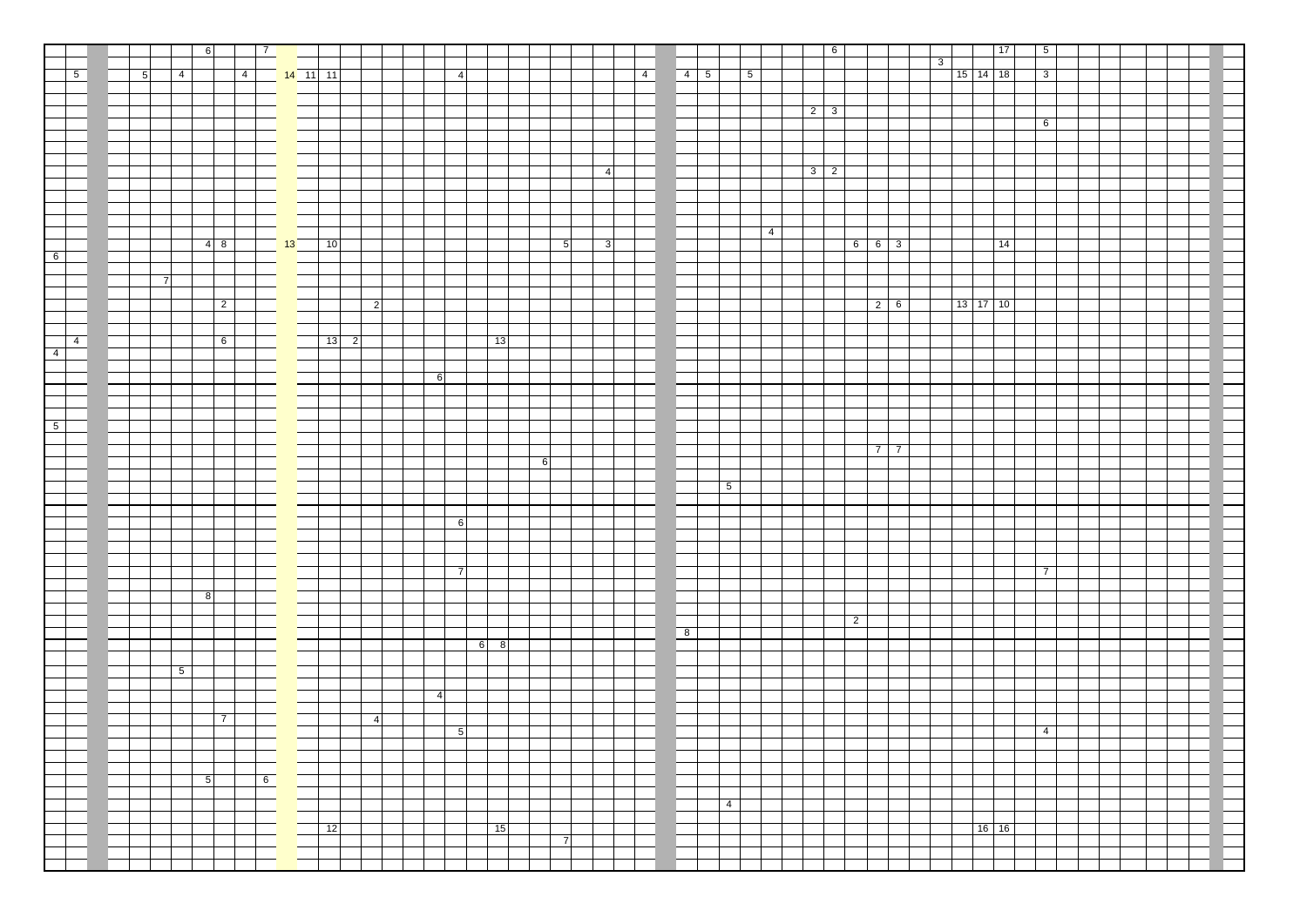|                |                        |                 |                 |                     |               |              |                 | 2015-2016    |                |                |                |                |                 |                               |                                    |                        |                |                                     |                         |                |                        |                 |                 |                     |                |                     |                 |              |                |                | 2014-2015                   |                    |                      |                          |                  |                   |                  |                 |                                         |                 |              |                 |                |                 |                                  |                | 2013-2014      |                |                 |                                                                            |
|----------------|------------------------|-----------------|-----------------|---------------------|---------------|--------------|-----------------|--------------|----------------|----------------|----------------|----------------|-----------------|-------------------------------|------------------------------------|------------------------|----------------|-------------------------------------|-------------------------|----------------|------------------------|-----------------|-----------------|---------------------|----------------|---------------------|-----------------|--------------|----------------|----------------|-----------------------------|--------------------|----------------------|--------------------------|------------------|-------------------|------------------|-----------------|-----------------------------------------|-----------------|--------------|-----------------|----------------|-----------------|----------------------------------|----------------|----------------|----------------|-----------------|----------------------------------------------------------------------------|
| Northland 2016 | Canterbury Autumn 2016 | Hamilton F 2016 | West Coast 2016 | South Auckland 2016 | Taranaki 2016 | Kiwitea 2016 | East Coast 2016 | Gisbome 2016 | Southland 2016 | Wairarapa 2016 | Nationals 2016 | Masefield 2016 | <b>WRA 2016</b> | Hawkes Bay 2015               | WRA Spring 2015                    | Canterbury Spring 2015 | Te Puke 2015   | Marlborough Spring2015              | Otago 2015              | Northland 2015 | Canterbury Autumn 2015 | Hamilton F 2015 | West Coast 2015 | South Auckland 2015 | Taranaki 2015  | Kiwitea 2015        | East Coast 2015 | Gisbome 2015 | Southland 2015 | Wairarapa 2015 | Nationals 2015              | Masefield 2015     | <b>WRA 2015</b>      | Southern Hawkes Bay 2015 | Karori 1000 2014 | Ladies Longs 2014 | Marlborough 2014 | Superlongs 2014 | Marlborough Autumn 2014<br>Te Puke 2014 | Hawkes Bay 2014 | Nelson 2014  | S Auckland 2014 | Taranaki 2014  | Hamilton F 2014 | Kiwitea 2014                     | Southland 2014 | έč             | Wairarapa 2014 | Gisborne 2014   | East Coast 2014<br>Nationals 2014                                          |
|                |                        |                 |                 |                     |               |              |                 |              |                |                |                |                |                 | 2015-11-22                    | 2015-11-22                         | 2015-11-14             | 2015-11-07     | 2015-10-24                          |                         |                | 2015-04-12             | 2015-03-29      | 2015-03-21      | 2015-03-08          | 2015-03-07     | 2015-02-28          | 2015-02-15      | 2015-02-14   | 2015-02-08     | 2015-02-06     | 2015-01-17                  | 2015-01-14         | 2015-01-10           | 2015-01-03               | 2014-12-07       | 2014-12-06        |                  | 2014-04-03      | 2014-10-18                              | 2014-11-16      |              |                 |                | 2014-04-06      | 2014-03-01                       |                |                | 2014-02-06     | 2014-02-02      | 2014-01-18<br>2014-02-01                                                   |
|                |                        |                 |                 |                     |               |              |                 |              |                |                |                |                |                 |                               |                                    | $\overline{2}$         |                | 8                                   | $\overline{\mathbf{3}}$ |                |                        |                 | $\overline{3}$  |                     |                |                     |                 |              |                |                |                             | $21 \overline{19}$ | 20                   |                          | 3 <sup>1</sup>   | $6\overline{6}$   | $\overline{2}$   |                 |                                         |                 |              |                 |                |                 |                                  |                |                |                |                 |                                                                            |
|                |                        |                 |                 |                     |               |              |                 |              |                |                |                |                |                 |                               |                                    | 3                      |                | $6\overline{6}$                     |                         |                |                        |                 |                 |                     |                |                     |                 |              |                |                |                             |                    |                      |                          |                  |                   |                  |                 |                                         |                 |              |                 |                |                 | 10                               |                |                |                |                 |                                                                            |
|                |                        |                 |                 |                     |               |              |                 |              |                |                |                |                |                 | 10<br>11                      | 9<br>3                             |                        | $\mathbf{3}$   |                                     |                         | 3              |                        | 3               |                 |                     | $3 \mid 3$     | 8<br>$\overline{2}$ | $\mathbf{1}$    | -1           |                |                | $6 \mid$<br>$5\overline{)}$ | 10<br>12           | 18<br>$\overline{4}$ |                          |                  |                   |                  | 3 <sup>1</sup>  | 6<br>$\overline{\mathbf{3}}$            |                 |              | 1               | $\overline{7}$ | $\mathbf{3}$    | $\overline{7}$                   |                |                |                | $5\overline{)}$ | $\overline{14}$<br>$\overline{5}$<br>$\overline{2}$                        |
|                |                        |                 |                 |                     |               |              |                 |              |                |                |                |                |                 |                               |                                    |                        |                |                                     |                         |                |                        |                 |                 |                     |                |                     |                 |              |                |                |                             |                    |                      |                          |                  |                   |                  |                 |                                         |                 |              |                 |                |                 |                                  |                |                |                |                 |                                                                            |
|                |                        |                 |                 |                     |               |              |                 |              |                |                |                |                |                 | 12                            | 11                                 |                        |                |                                     |                         |                |                        |                 |                 |                     |                | 10                  |                 |              |                |                | 16                          | 14                 | 16                   |                          |                  |                   |                  |                 | $5\overline{)}$                         |                 |              |                 |                |                 |                                  |                |                |                |                 | 15                                                                         |
|                |                        |                 |                 |                     |               |              |                 |              |                |                |                |                |                 | $\overline{7}$                | $5\phantom{.0}$                    |                        | 5              |                                     |                         |                |                        | $\overline{2}$  |                 | 2 <sup>1</sup>      | $\overline{1}$ |                     |                 |              |                |                | $\mathbf{3}$                | 6                  | 3                    |                          |                  |                   |                  |                 | $\overline{7}$                          |                 |              |                 |                |                 |                                  |                |                |                |                 | $\mathbf{1}$                                                               |
|                |                        |                 |                 |                     |               |              |                 |              |                |                |                |                |                 |                               |                                    |                        |                |                                     |                         |                |                        |                 |                 |                     |                |                     |                 |              |                |                |                             |                    |                      |                          |                  |                   |                  |                 |                                         |                 |              |                 |                |                 |                                  |                |                |                |                 |                                                                            |
|                |                        |                 |                 |                     |               |              |                 |              |                |                |                |                |                 |                               |                                    |                        |                |                                     |                         |                |                        |                 |                 |                     |                |                     |                 |              |                |                |                             |                    |                      |                          |                  |                   |                  |                 |                                         |                 |              |                 |                |                 |                                  |                |                |                |                 |                                                                            |
|                |                        |                 |                 |                     |               |              |                 |              |                |                |                |                |                 |                               |                                    |                        |                |                                     |                         |                |                        |                 |                 |                     |                |                     |                 |              |                |                |                             |                    |                      |                          |                  |                   |                  |                 |                                         |                 |              |                 |                |                 |                                  |                |                |                |                 |                                                                            |
|                |                        |                 |                 |                     |               |              |                 |              |                |                |                |                |                 | $\overline{2}$                | $\overline{7}$                     |                        |                |                                     |                         |                |                        |                 |                 |                     |                | 3                   |                 |              |                |                | 13                          | 8                  | 11                   |                          |                  |                   |                  |                 |                                         | $2 \mid 2$      |              |                 |                | $\overline{1}$  | $\overline{1}$                   |                |                |                |                 | $\begin{array}{c} 9 \\ 8 \end{array}$                                      |
|                |                        |                 |                 |                     |               |              |                 |              |                |                |                |                |                 | $\overline{4}$                | $6\overline{6}$                    |                        |                |                                     |                         |                |                        | 8               |                 |                     |                | $\mathbf{1}$        |                 |              |                |                | $\overline{2}$              | $\overline{2}$     | $6\overline{6}$      |                          |                  |                   |                  |                 |                                         | $\mathbf{1}$    |              |                 |                | $\overline{4}$  | $\overline{2}$<br>$\overline{3}$ |                |                | $\overline{4}$ |                 |                                                                            |
|                |                        |                 |                 |                     |               |              |                 |              |                |                |                |                |                 | 6                             | $\overline{4}$                     |                        | $\mathbf{1}$   | $\overline{2}$                      |                         |                |                        | $\mathbf{1}$    |                 | $\overline{4}$      | $\overline{2}$ | 11                  | $\overline{2}$  | 3            |                | $\overline{3}$ | 20                          | 9                  | 14                   | $6\overline{6}$          | $\mathbf{1}$     | $\overline{2}$    |                  | $\mathbf{2}$    | -5                                      |                 |              |                 |                | 10              | 13                               |                |                | 3              | $6\overline{6}$ | $3 \mid 17$                                                                |
|                |                        |                 |                 |                     |               |              |                 |              |                |                |                |                |                 |                               |                                    |                        | $\overline{4}$ |                                     |                         |                |                        | 6               |                 | $7^{\circ}$         | $\overline{4}$ |                     |                 |              |                |                |                             |                    |                      |                          |                  |                   |                  |                 | 6                                       |                 |              |                 | 8              | $\overline{8}$  |                                  |                | $\overline{7}$ |                |                 |                                                                            |
|                |                        |                 |                 |                     |               |              |                 |              |                |                |                |                |                 | $\mathbf{1}$                  |                                    |                        |                |                                     |                         |                |                        |                 |                 |                     |                |                     |                 |              | $\overline{1}$ |                | $1 \vert$                   | $\overline{1}$     |                      |                          |                  |                   | $\mathbf{1}$     |                 |                                         | 3               |              |                 |                |                 |                                  | $\overline{1}$ |                |                |                 |                                                                            |
|                |                        |                 |                 |                     |               |              |                 |              |                |                |                |                |                 | $\overline{\mathbf{3}}$<br>13 | $\overline{2}$<br>$\overline{141}$ | $\overline{1}$         | 6              | $\mathbf{1}$<br>$\overline{\omega}$ | $\overline{2}$          | 5              | $\overline{1}$         | $\overline{5}$  | $\mathbf{1}$    |                     | 8              |                     |                 |              |                |                | 11<br>14                    | 17                 | 21<br>$\overline{5}$ |                          |                  |                   |                  |                 | $\mathbf{1}$                            |                 | $\mathbf{1}$ |                 | $\overline{3}$ | $6\overline{6}$ |                                  |                | $\overline{2}$ |                |                 | $\begin{array}{ c c }\n\hline\n10 \\ \hline\n3 \\ \hline\n11\n\end{array}$ |
|                |                        |                 |                 |                     |               |              |                 |              |                |                |                |                |                 |                               |                                    |                        |                |                                     |                         |                |                        |                 |                 |                     |                |                     |                 |              |                |                | $\overline{4}$              | $\overline{4}$     | $\overline{1}$       |                          | $\overline{2}$   |                   |                  |                 |                                         |                 |              |                 |                |                 |                                  |                |                |                |                 |                                                                            |
|                |                        |                 |                 |                     |               |              |                 |              |                |                |                |                |                 | 5 <sup>5</sup>                | $\mathbf{1}$                       |                        |                | $\overline{4}$                      |                         |                |                        |                 | 6               |                     |                |                     |                 |              |                | $\mathbf{1}$   | $\overline{7}$              | $\overline{3}$     |                      | 1                        |                  | 1                 |                  |                 |                                         | $1 \mid 5$      |              |                 |                |                 |                                  |                |                | 2              |                 | $\overline{2}$                                                             |
|                |                        |                 |                 |                     |               |              |                 |              |                |                |                |                |                 |                               |                                    | $5\phantom{.0}$        |                | 10                                  |                         |                |                        |                 |                 |                     |                |                     |                 |              |                |                |                             |                    |                      |                          |                  |                   |                  |                 |                                         |                 |              |                 |                |                 | 11                               |                |                |                |                 |                                                                            |
|                |                        |                 |                 |                     |               |              |                 |              |                |                |                |                |                 |                               |                                    |                        |                |                                     |                         |                |                        |                 |                 |                     |                |                     |                 |              |                |                |                             |                    |                      |                          |                  |                   |                  |                 |                                         |                 |              |                 |                |                 |                                  |                |                |                |                 |                                                                            |
|                |                        |                 |                 |                     |               |              |                 |              |                |                |                |                |                 |                               |                                    |                        |                |                                     |                         |                |                        |                 |                 |                     |                |                     |                 |              |                |                |                             |                    |                      |                          |                  |                   |                  |                 |                                         |                 |              |                 |                |                 |                                  |                |                |                |                 |                                                                            |
|                |                        |                 |                 |                     |               |              |                 |              |                |                |                |                |                 |                               |                                    |                        |                |                                     |                         |                |                        |                 |                 |                     |                |                     |                 |              |                |                |                             |                    |                      |                          |                  |                   |                  |                 |                                         |                 |              |                 |                |                 |                                  |                |                |                |                 | $\overline{4}$                                                             |
|                |                        |                 |                 |                     |               |              |                 |              |                |                |                |                |                 |                               |                                    |                        |                |                                     | $\overline{1}$          |                |                        |                 |                 |                     |                |                     |                 |              | $\overline{2}$ |                |                             |                    |                      |                          |                  |                   |                  |                 |                                         |                 |              |                 |                |                 |                                  |                |                |                |                 |                                                                            |
|                |                        |                 |                 |                     |               |              |                 |              |                |                |                |                |                 |                               | $9 \mid 8 \mid 4$                  |                        |                | $5\overline{)}$                     |                         |                |                        |                 | $\overline{2}$  |                     |                |                     |                 |              |                |                |                             | $15$ 13 8          |                      |                          | 4                | 7 <sup>7</sup>    | $\mathbf{3}$     |                 |                                         |                 |              |                 |                |                 |                                  |                |                |                |                 |                                                                            |
|                |                        |                 |                 |                     |               |              |                 |              |                |                |                |                |                 |                               |                                    |                        |                |                                     |                         |                |                        |                 |                 |                     |                |                     |                 |              |                |                |                             |                    |                      |                          |                  |                   |                  |                 |                                         |                 |              |                 |                |                 |                                  |                |                |                |                 |                                                                            |
|                |                        |                 |                 |                     |               |              |                 |              |                |                |                |                |                 |                               |                                    |                        |                |                                     |                         |                |                        |                 |                 |                     |                |                     |                 |              |                |                |                             |                    |                      |                          |                  |                   |                  |                 |                                         |                 |              |                 |                |                 |                                  |                |                |                |                 |                                                                            |
|                |                        |                 |                 |                     |               |              |                 |              |                |                |                |                |                 |                               |                                    |                        |                |                                     |                         |                |                        |                 |                 |                     |                |                     |                 |              |                |                |                             |                    |                      |                          |                  |                   |                  |                 |                                         |                 |              |                 |                |                 |                                  |                |                |                |                 |                                                                            |
|                |                        |                 |                 |                     |               |              |                 |              |                |                |                |                |                 |                               |                                    |                        |                |                                     |                         | $\overline{2}$ |                        |                 |                 |                     |                |                     |                 |              |                |                |                             |                    |                      |                          |                  |                   |                  |                 |                                         |                 |              |                 |                |                 |                                  |                | $\mathbf{1}$   |                |                 |                                                                            |
|                |                        |                 |                 |                     |               |              |                 |              |                |                |                |                |                 | 8                             | 10                                 |                        |                |                                     |                         |                |                        |                 |                 |                     |                | 13                  |                 |              |                |                | $6$   19   18               |                    | 17                   |                          |                  | $\overline{3}$    | 6                |                 |                                         |                 |              |                 |                |                 | 6                                |                |                |                |                 | 13                                                                         |
|                |                        |                 |                 |                     |               |              |                 |              |                |                |                |                |                 |                               |                                    |                        |                |                                     |                         |                |                        |                 |                 |                     |                |                     |                 |              |                |                |                             |                    |                      |                          |                  |                   |                  |                 |                                         |                 |              |                 |                |                 |                                  |                |                |                |                 |                                                                            |
|                |                        |                 |                 |                     |               |              |                 |              |                |                |                |                |                 |                               |                                    |                        |                |                                     |                         |                |                        |                 |                 |                     |                | 5                   |                 |              |                |                |                             |                    |                      | 5                        |                  |                   |                  |                 |                                         |                 |              |                 |                |                 | 5                                |                |                |                |                 |                                                                            |
|                |                        |                 |                 |                     |               |              |                 |              |                |                |                |                |                 |                               |                                    |                        |                | 7 <sup>1</sup>                      |                         |                |                        |                 | $\overline{4}$  |                     |                | 6                   |                 |              |                |                |                             |                    |                      |                          |                  |                   | $\overline{4}$   |                 | 4                                       |                 | 3            |                 |                |                 | 12                               |                |                |                |                 |                                                                            |
|                |                        |                 |                 |                     |               |              |                 |              |                |                |                |                |                 |                               |                                    |                        |                |                                     |                         |                |                        |                 |                 | 9                   |                |                     |                 |              |                |                |                             |                    |                      |                          |                  |                   |                  |                 |                                         |                 |              |                 |                |                 |                                  |                |                |                |                 |                                                                            |
|                |                        |                 |                 |                     |               |              |                 |              |                |                |                |                |                 |                               |                                    |                        |                |                                     |                         |                |                        |                 |                 |                     |                |                     |                 |              |                |                |                             |                    |                      |                          |                  |                   |                  |                 |                                         |                 |              |                 |                |                 |                                  |                |                |                |                 |                                                                            |
|                |                        |                 |                 |                     |               |              |                 |              |                |                |                |                |                 |                               |                                    |                        |                |                                     |                         |                |                        |                 |                 |                     |                |                     |                 |              |                |                |                             |                    |                      |                          |                  |                   |                  |                 |                                         |                 |              |                 |                |                 |                                  |                |                |                |                 |                                                                            |
|                |                        |                 |                 |                     |               |              |                 |              |                |                |                |                |                 |                               |                                    |                        |                |                                     |                         |                |                        |                 |                 |                     |                |                     |                 |              |                |                |                             |                    |                      |                          |                  |                   |                  |                 | 10 <sup>10</sup>                        |                 |              |                 |                |                 |                                  |                |                |                |                 |                                                                            |
|                |                        |                 |                 |                     |               |              |                 |              |                |                |                |                |                 |                               |                                    |                        |                |                                     |                         | $\overline{4}$ |                        |                 |                 |                     |                |                     |                 |              |                |                |                             |                    |                      |                          |                  |                   |                  |                 |                                         |                 |              |                 | 4 <sup>1</sup> |                 |                                  |                | 6              |                |                 |                                                                            |
|                |                        |                 |                 |                     |               |              |                 |              |                |                |                |                |                 |                               |                                    |                        |                |                                     |                         |                |                        |                 |                 |                     |                |                     |                 |              |                |                |                             |                    |                      |                          |                  |                   |                  |                 |                                         |                 |              |                 |                |                 |                                  |                |                |                |                 |                                                                            |